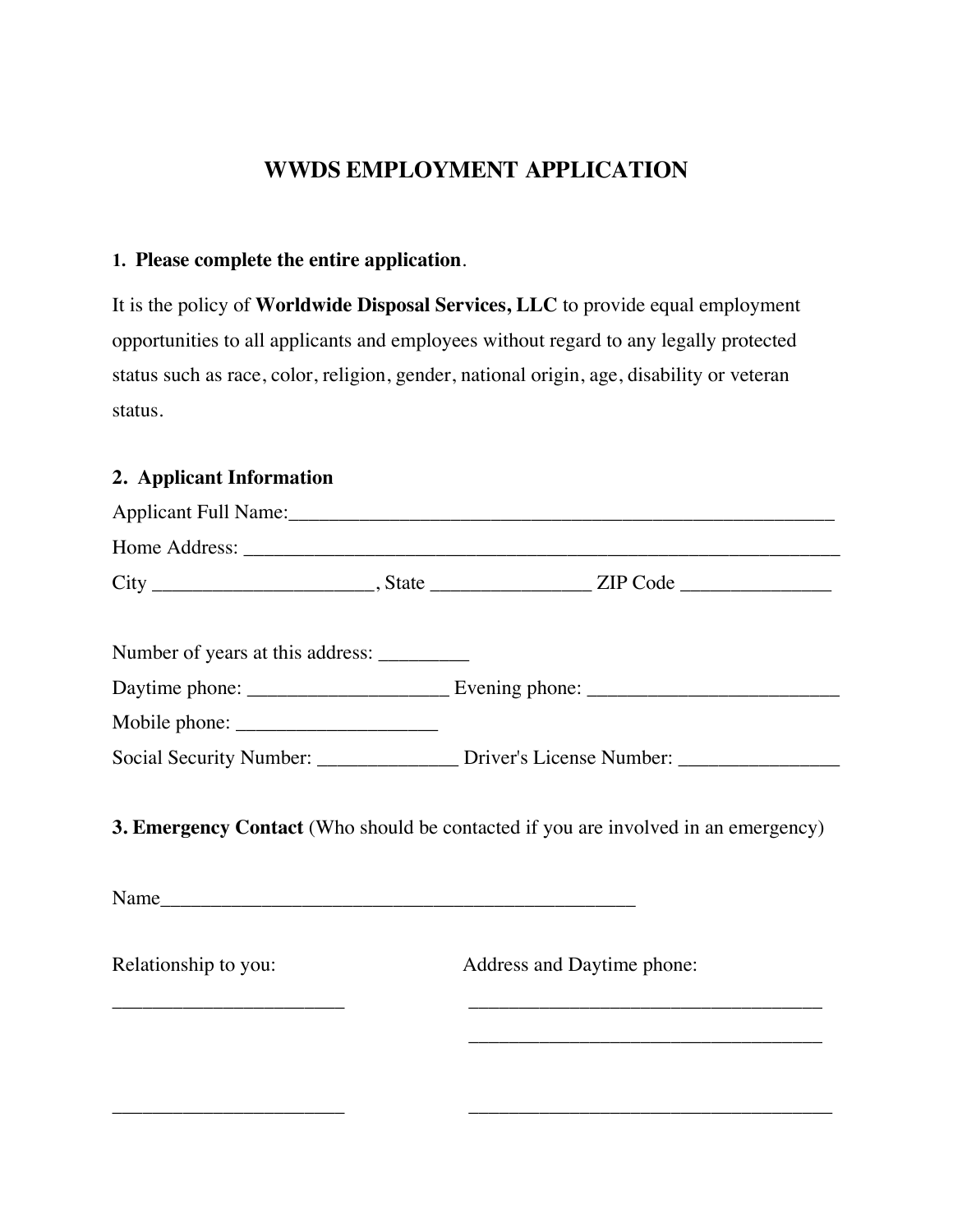| Do you have any friends or relatives who work here? If yes, please list here:                                                                                                                   |  |
|-------------------------------------------------------------------------------------------------------------------------------------------------------------------------------------------------|--|
|                                                                                                                                                                                                 |  |
| Have you applied to our company previously? _______ Yes _______ No If yes, when?                                                                                                                |  |
| 6. Are you willing to work any shift, including nights and weekends? _____ Yes _____ No                                                                                                         |  |
|                                                                                                                                                                                                 |  |
| and the control of the control of the control of the control of the control of the control of the control of the<br>7. If applicable, are you available to work overtime? _______ Yes ______ No |  |
| 8. If you are offered employment, when would you be available to begin work?                                                                                                                    |  |
| 9. If hired, are you able to submit proof that you are legally eligible for employment in the                                                                                                   |  |
| United States? ______ Yes _____ No                                                                                                                                                              |  |
| 10. Are you able to perform the essential functions of the job position you seek with or                                                                                                        |  |
| without reasonable accommodation? ________ Yes _______ No                                                                                                                                       |  |
| What reasonable accommodation, if any, would you request?                                                                                                                                       |  |
|                                                                                                                                                                                                 |  |
|                                                                                                                                                                                                 |  |

\_\_\_\_\_\_\_\_\_\_\_\_\_\_\_\_\_\_\_\_\_\_\_\_\_\_\_\_\_\_\_\_\_\_\_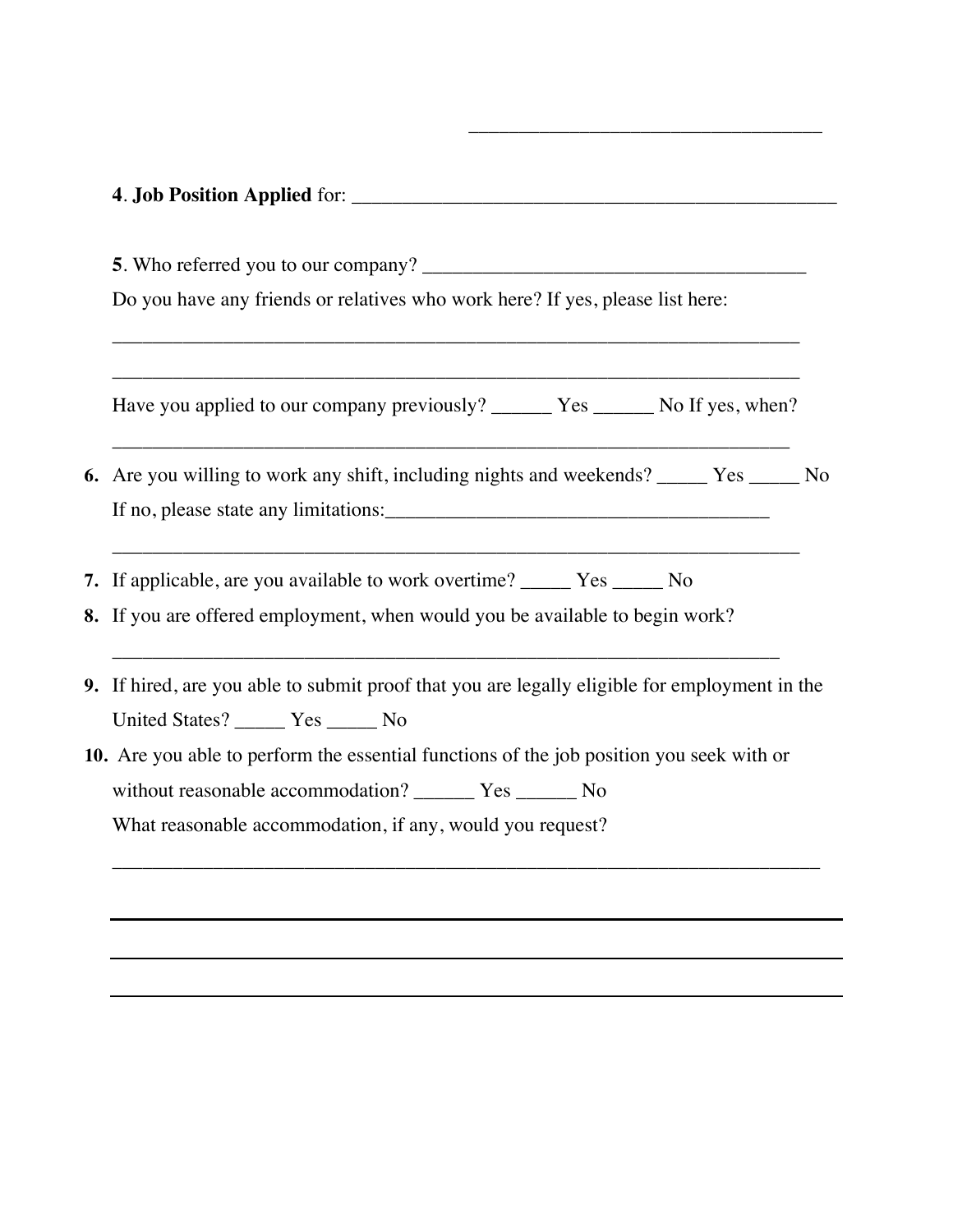# **11. Applicant's Skills**

Check those skills that you have. List any other skills that may be useful for the job you are seeking.

| Clean Motor Vehicle Record                                                                                                       | Y / N                  |
|----------------------------------------------------------------------------------------------------------------------------------|------------------------|
| Must be age 21 years or older                                                                                                    | Y/N                    |
| Must be able to pass a Drug Test and DOT Medical / Physical Exam (reimbursed after 6<br>months of satisfactory service with WWDS |                        |
| Direct Deposit on Fridays after                                                                                                  | one - week in the hold |
| Years of Experience                                                                                                              |                        |

Enter the number of years of experience, and circle the number which corresponds to your ability for each particular skill. (**One represents poor ability, while five represents exceptional ability.)** 

| Taking / Following Instructions | 12345 |
|---------------------------------|-------|
| Customer service                | 12345 |

**CDL** 

Class A \_\_\_\_\_\_\_\_\_\_\_\_\_\_\_\_

Class B \_\_\_\_\_\_\_\_\_\_\_\_\_\_\_\_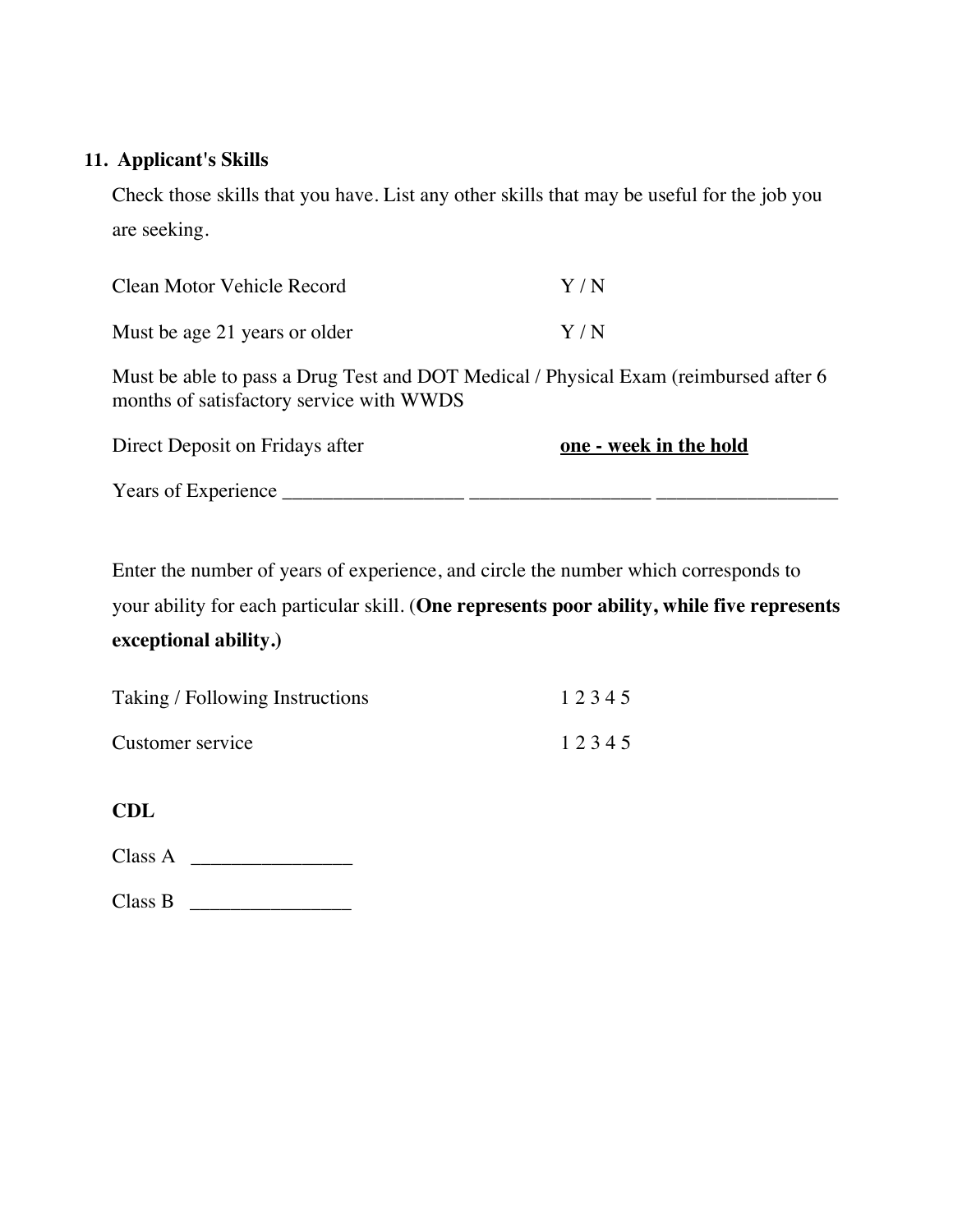### **12. Applicant Employment History**

List your current or most recent employment first. Please list all jobs (including selfemployment and military service) which you have held, beginning with the most recent, and list and explain any gaps in employment. If additional space is needed, continue on the back page of this application.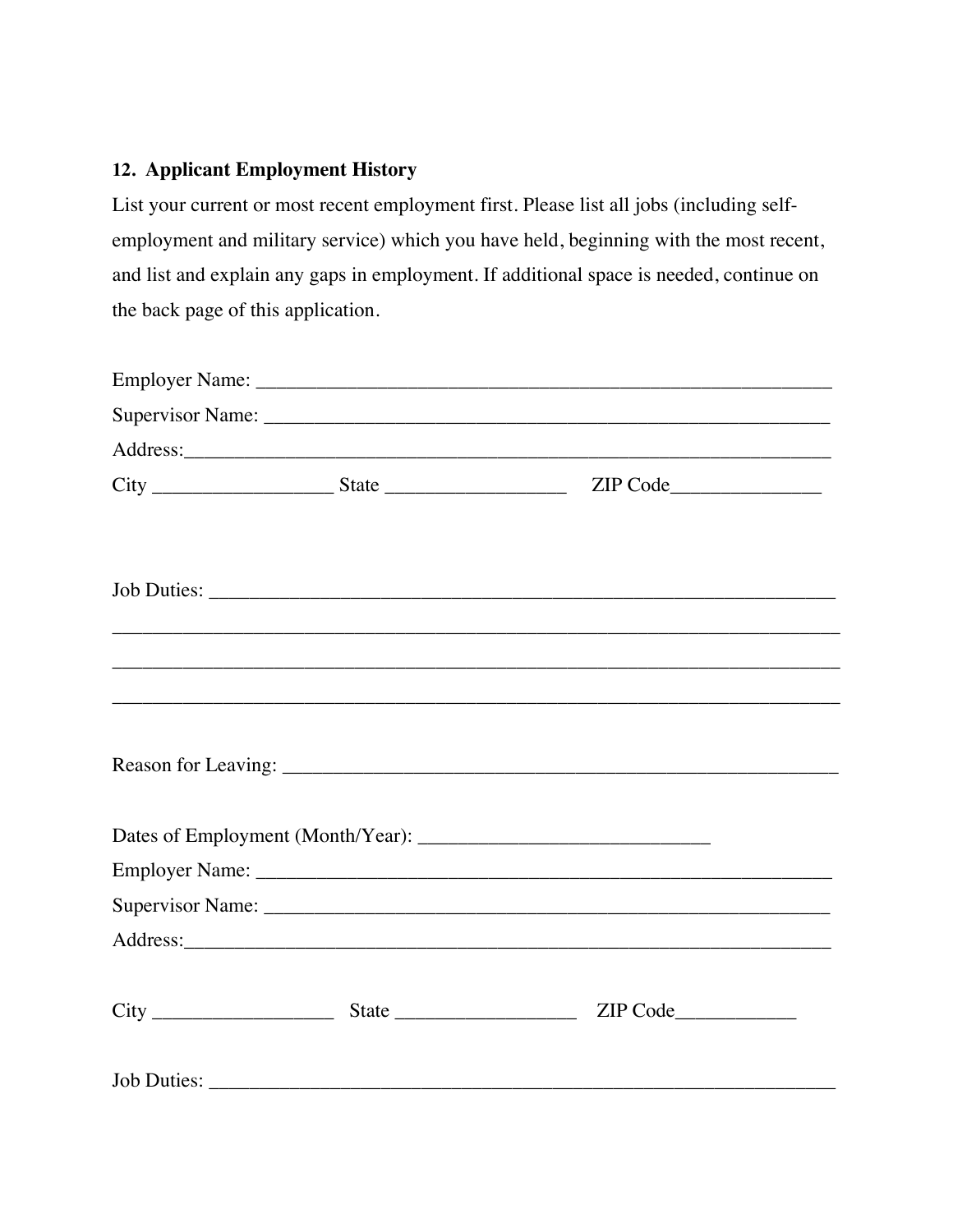| 13. Applicant's Education and Training             |                                                                             |
|----------------------------------------------------|-----------------------------------------------------------------------------|
|                                                    |                                                                             |
|                                                    | Did you receive a degree? _______ Yes ______ No If yes, degree(s) received: |
|                                                    |                                                                             |
|                                                    |                                                                             |
| Did you receive a degree? _________ Yes _______ No |                                                                             |
|                                                    |                                                                             |
|                                                    |                                                                             |
|                                                    |                                                                             |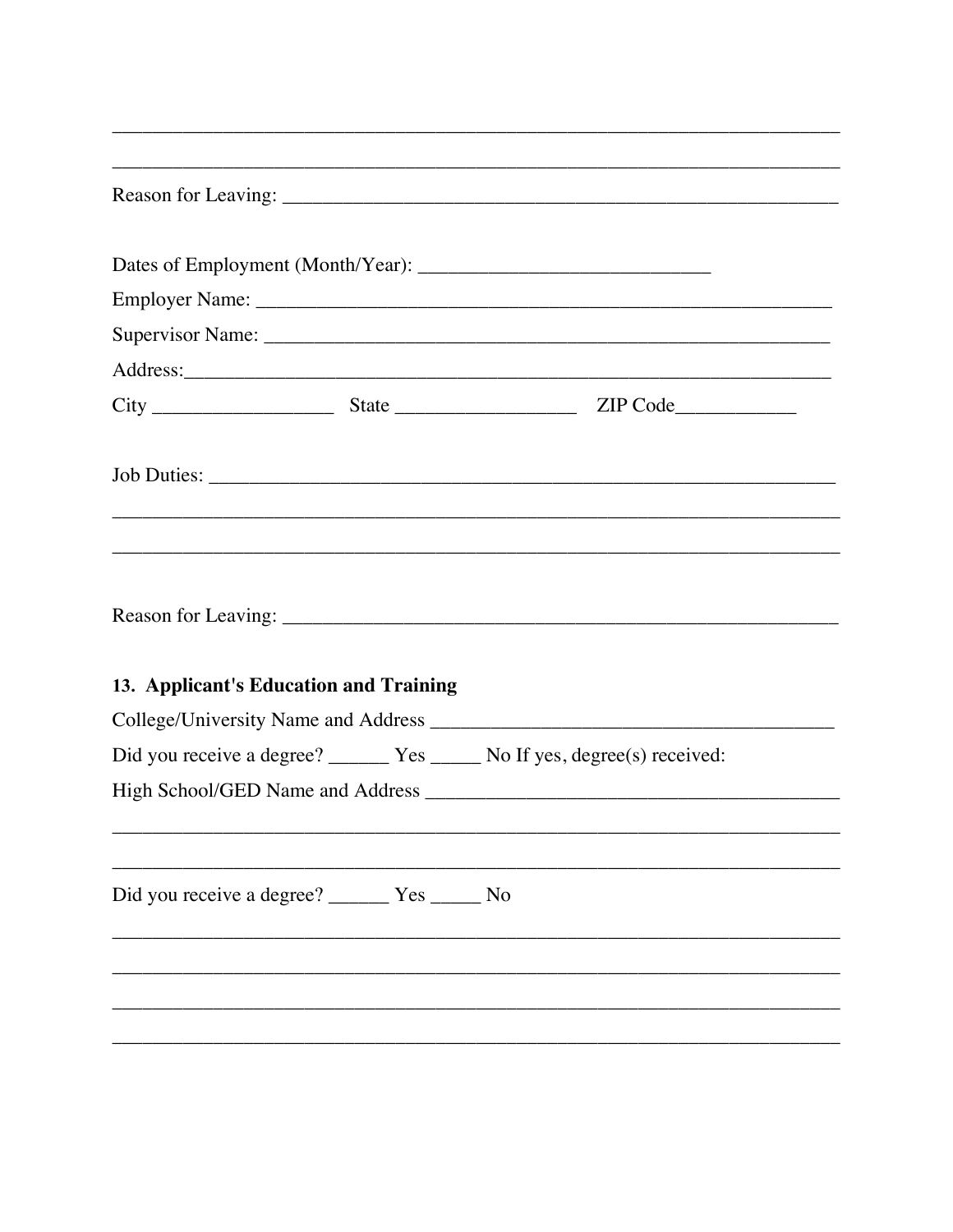Other Training (graduate, technical, vocational):

| Please indicate any current professional licenses or certifications that you hold: |
|------------------------------------------------------------------------------------|
|                                                                                    |
|                                                                                    |
|                                                                                    |
|                                                                                    |
| Awards, Honors, Special Achievements:                                              |
|                                                                                    |
|                                                                                    |
|                                                                                    |
|                                                                                    |
|                                                                                    |
|                                                                                    |
| Military Service: ________ Yes ______ No                                           |
|                                                                                    |
|                                                                                    |

## 14. References:

List any two non-relatives who would be willing to provide a reference for you.

| Name: |  |
|-------|--|
|       |  |
|       |  |
|       |  |
|       |  |